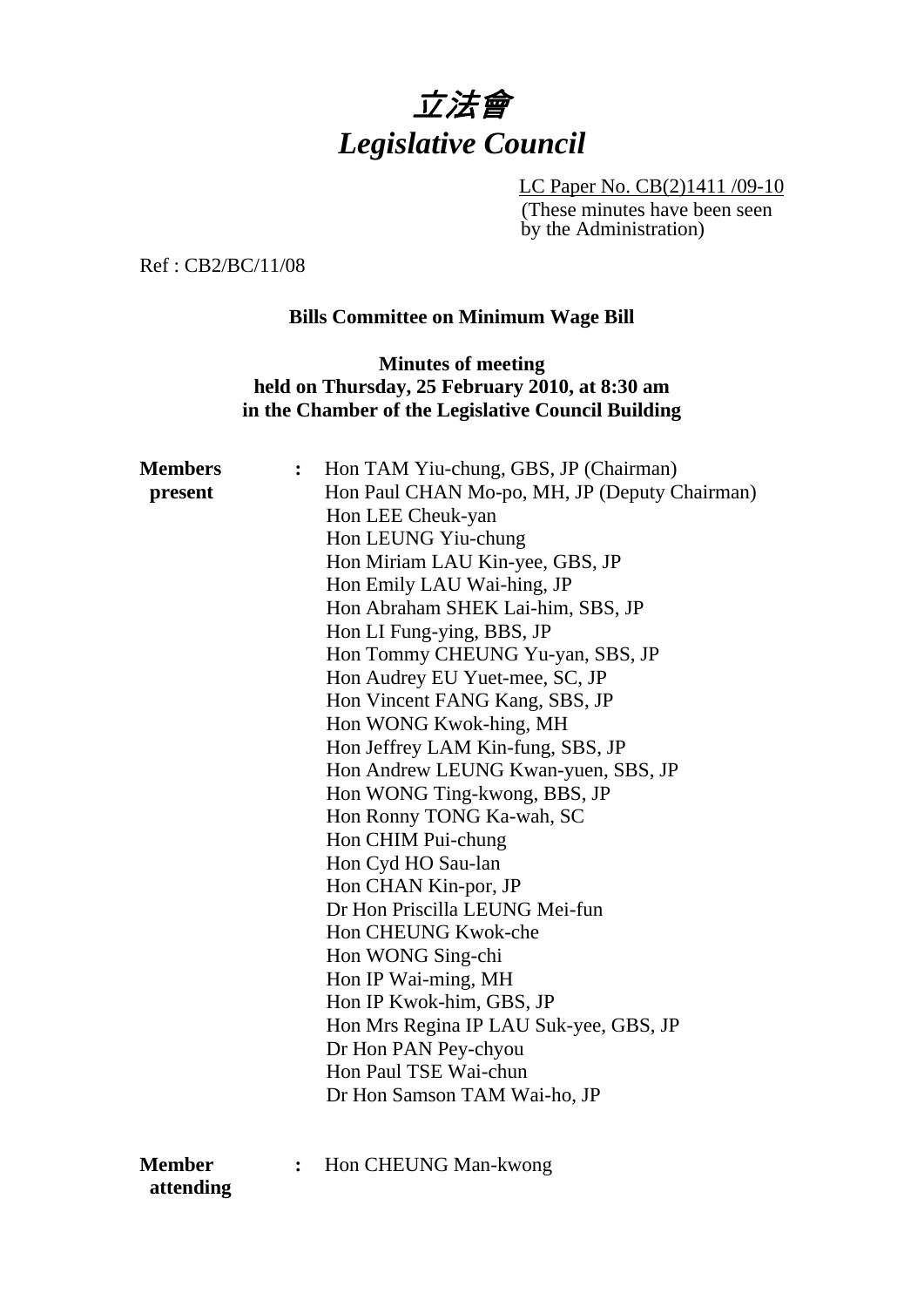| <b>Members</b><br>absent              | $\ddot{\cdot}$ | Hon Albert HO Chun-yan<br>Hon Frederick FUNG Kin-kee, SBS, JP<br>Dr Hon LAM Tai-fai, BBS, JP<br>Dr Hon LEUNG Ka-lau<br>Hon WONG Kwok-kin, BBS |
|---------------------------------------|----------------|-----------------------------------------------------------------------------------------------------------------------------------------------|
| <b>Public Officers :</b><br>attending |                | Mr Alan WONG Kwok-lun, JP<br>Deputy Commissioner for Labour (Labour Administration)<br>Mr FONG Ngai                                           |
|                                       |                | Assistant Commissioner for Labour (Policy Support and<br>Strategic Planning)                                                                  |
|                                       |                | Miss Mabel LI Po-yi<br>Chief Labour Officer (Statutory Minimum Wage) (Acting)<br><b>Labour Department</b>                                     |
|                                       |                | Ms Queenie TANG Yuen-shan<br>Senior Labour Officer (Statutory Minimum Wage) (Acting)<br><b>Labour Department</b>                              |
|                                       |                | Mr Eamonn MORAN, JP<br>Law Draftsman<br>Department of Justice                                                                                 |
|                                       |                | Ms Amy CHAN Wing-yan<br><b>Senior Government Counsel</b><br>Department of Justice                                                             |
| <b>Clerk</b> in<br>attendance         | $\ddot{\cdot}$ | Mr Raymond LAM<br>Chief Council Secretary (2) 1                                                                                               |
| <b>Staff</b> in<br>attendance         | $\ddot{\cdot}$ | Mr Arthur CHEUNG<br>Senior Assistant Legal Adviser 2                                                                                          |
|                                       |                | <b>Mrs Eleanor CHOW</b><br>Senior Council Secretary (2) 4                                                                                     |
|                                       |                | Mr Ian CHOW<br>Council Secretary (2) 1                                                                                                        |
|                                       |                | Ms Camy YOONG<br>Clerical Assistant (2) 1                                                                                                     |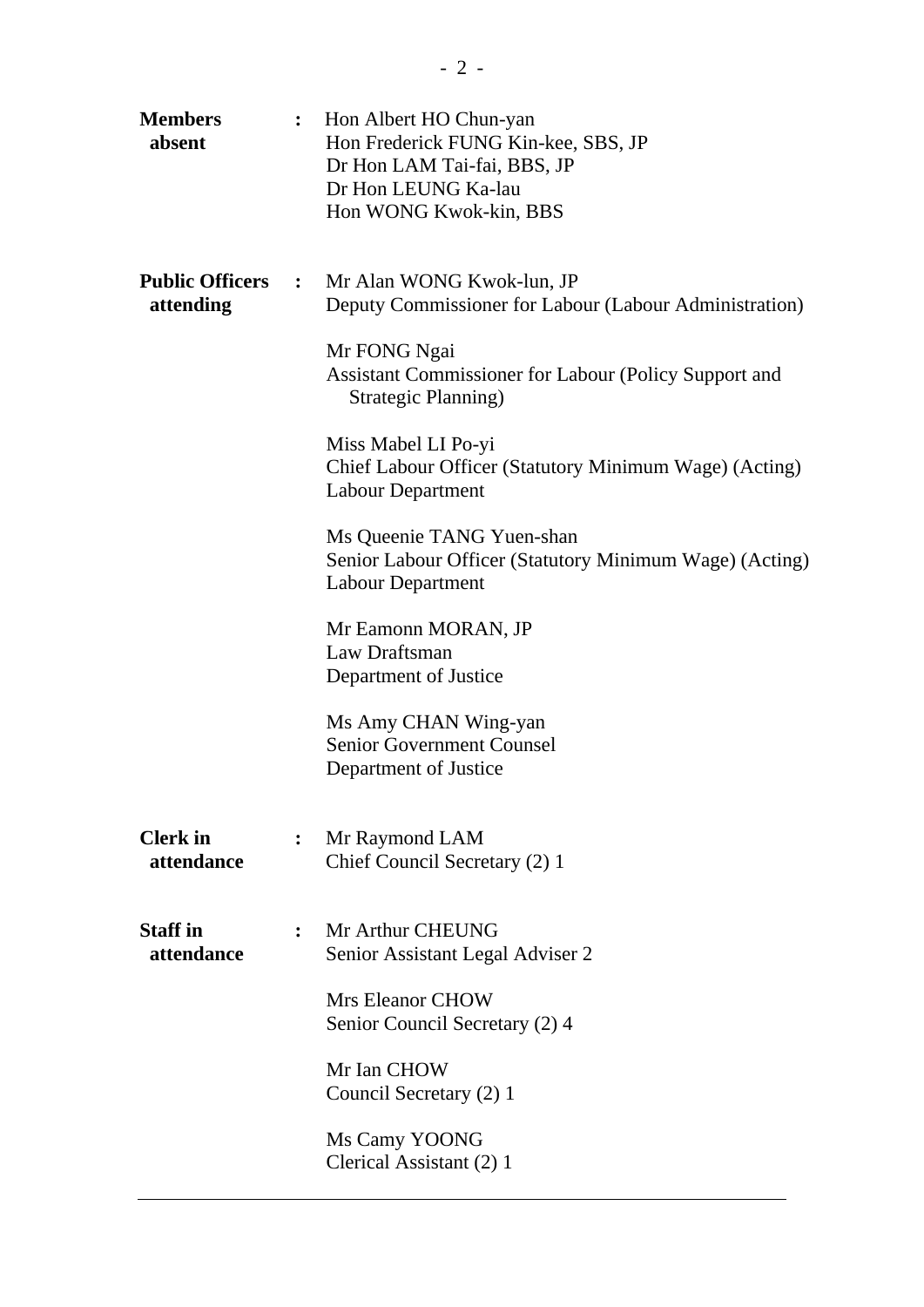#### **I. Meeting with the Administration**

1. The Bills Committee deliberated (index of proceedings attached at **Annex**).

- 2. The Bills Committee requested the Administration to
	- (a) further explain, with reference to the examples given by members at the meeting, on the application of the provisions on hours worked in the Bill under different scenarios for the purpose of computing statutory minimum wage ("SMW");
	- (b) further explain, with reference to the examples given by members at the meeting, on the calculation of commission under the SMW regime and the arrangement for commission payment under the Bill;
	- (c) provide a response on the application of the provisions on "hours worked" and "place of employment" in the light of the views of Senior Assistant Legal Adviser 2 on these issues;
	- (d) provide information on the provisions on hours worked in SMW legislation in the Mainland, the United Kingdom and the United States:
	- (e) provide information on whether other jurisdictions with SMW legislation had also in place statutory regulations regarding the number of hours worked of employees; and
	- (f) consider the suggestion of providing an exemption clause to the effect that employers would not be required to keep record of the total number of hours worked for employees who earned more than a specified income.

3. The Bills Committee noted that the Administration was exploring measures to reduce the administrative costs of employers with regard to the requirement for the keeping of record on the total number of hours worked of employees. The Administration was requested to report the outcome to the Bills Committee.

## **II. Date of next meeting**

4. The Bills Committee noted that the next meeting would be held on 18 March 2010 at 10:45 am.

(*Post meeting note*: The meeting was subsequently rescheduled to 19 March 2010 at 8:30 am.)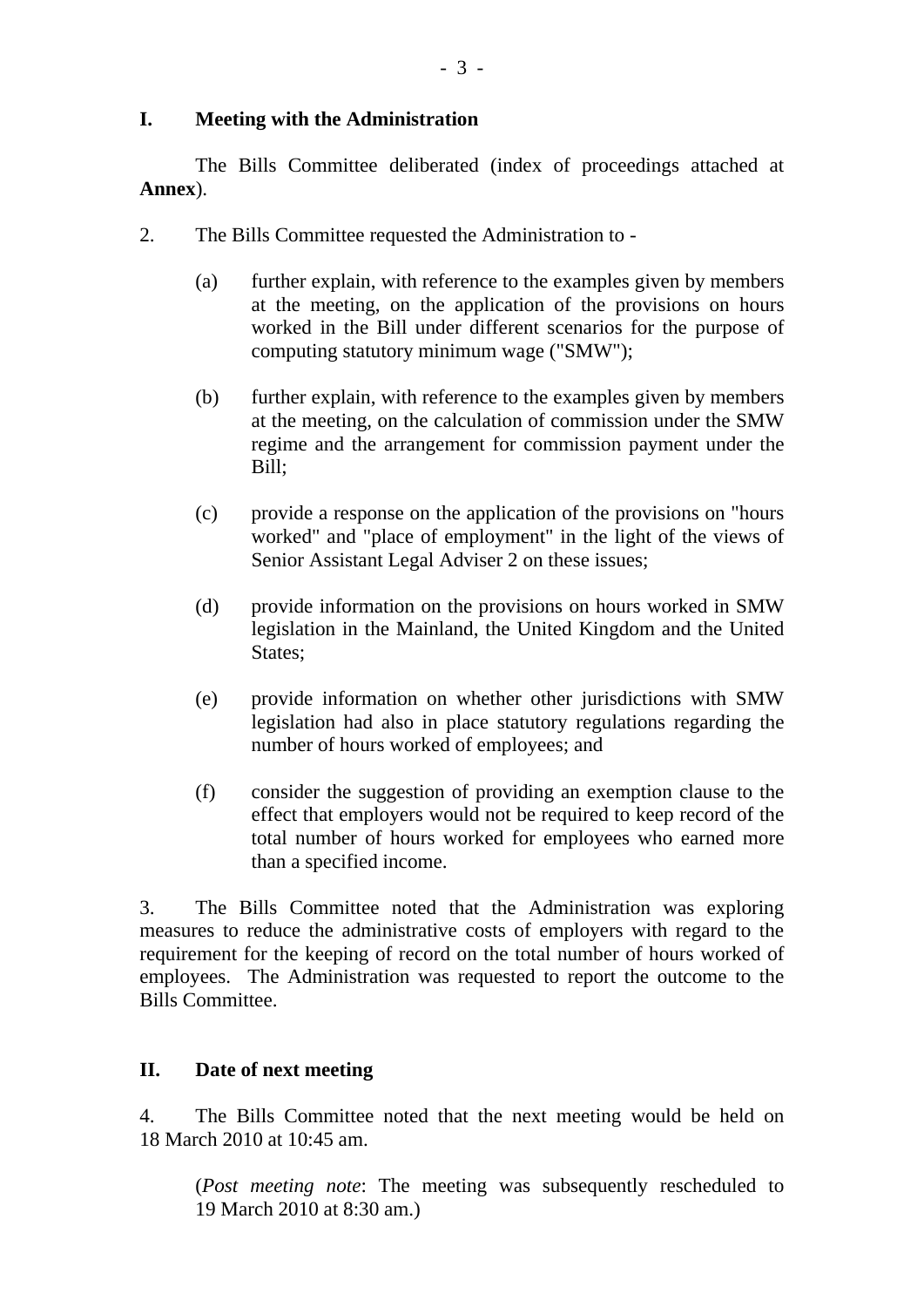5. At the suggestion of Ms Emily LAU, the Chairman said that he would explore the possibility of scheduling additional meetings in April and May 2010.

6. The meeting ended at 10:28 am.

Council Business Division 2 Legislative Council Secretariat 28 April 2010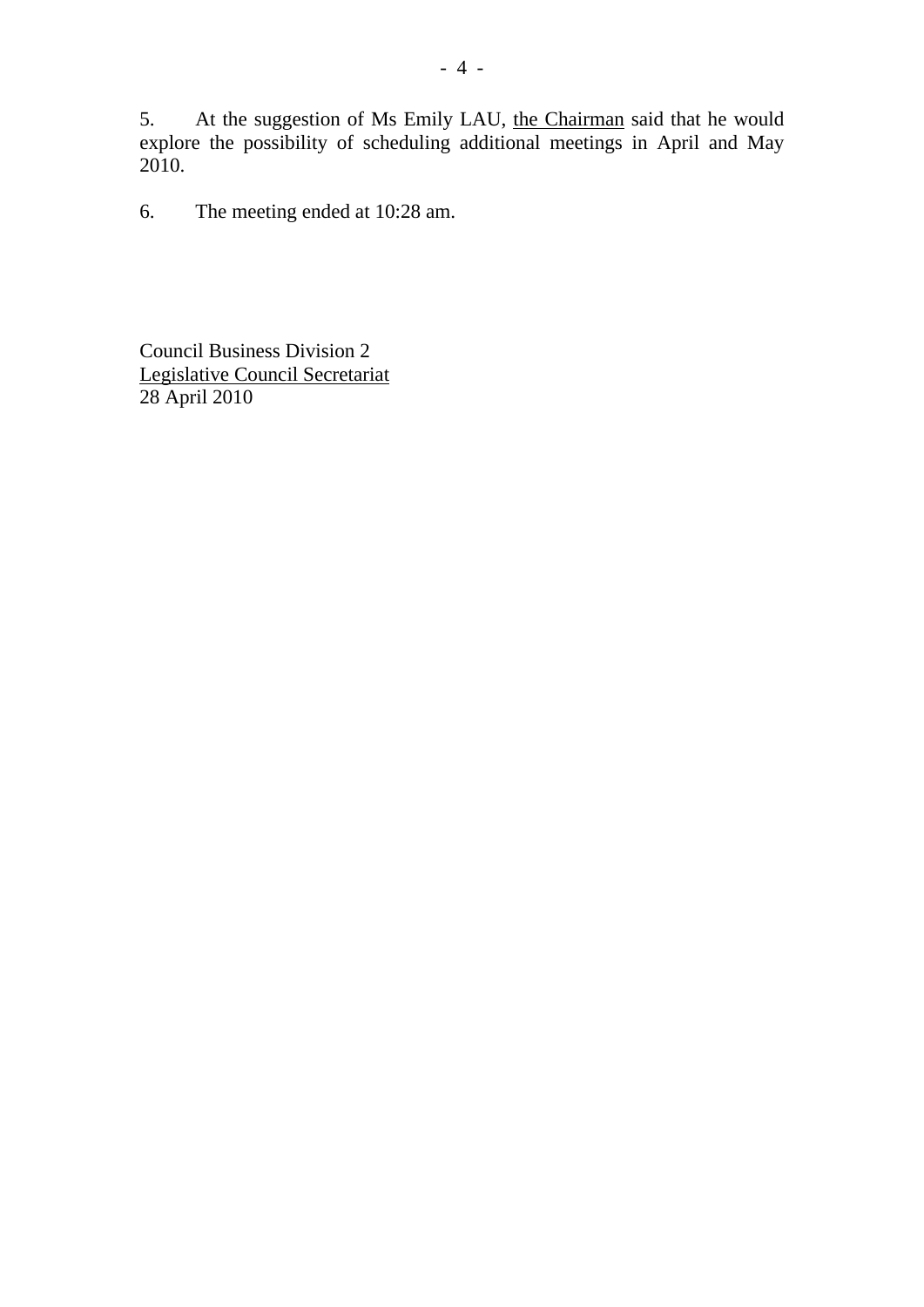## **Proceedings of meeting of the Bills Committee on Minimum Wage Bill on Thursday, 25 February 2010, 8:30 am in the Chamber of the Legislative Council Building**

| <b>Time marker</b>   | <b>Speaker</b>                         | Subject(s)                                                                                                                                                                                                                                                                                                                                                                                                                                                                                                                                                                                                       | <b>Action</b><br><b>Required</b> |
|----------------------|----------------------------------------|------------------------------------------------------------------------------------------------------------------------------------------------------------------------------------------------------------------------------------------------------------------------------------------------------------------------------------------------------------------------------------------------------------------------------------------------------------------------------------------------------------------------------------------------------------------------------------------------------------------|----------------------------------|
| $000000 -$<br>000639 | Chairman                               | Opening remarks                                                                                                                                                                                                                                                                                                                                                                                                                                                                                                                                                                                                  |                                  |
| $000640 -$<br>001805 | Chairman<br>Admin                      | Briefing on the Administration's<br>response to issues raised at the Bills<br>Committee meeting held on<br>11 February 2010 (LC Paper No.<br>$CB(2)978/09-10(01))$                                                                                                                                                                                                                                                                                                                                                                                                                                               |                                  |
| $001806 -$<br>002246 | Chairman<br>SALA <sub>2</sub>          | Salient points of the judgment<br>delivered by an Australian court<br>relating to the definition of "place"<br>of work" (LC Paper No.<br>$CB(2)989/09-10(01))$<br>SALA2 referred to the judgment<br>that the meaning to be given to the<br>words in the definition of "place of<br>work" in the Australian Safety,<br>Rehabilitation and Compensation<br>Act also involved a question of fact,<br>not a question of law                                                                                                                                                                                          |                                  |
| $002247 -$<br>002911 | Chairman<br>Hon LEE Cheuk-yan<br>Admin | Issues raised by Hon LEE<br>Cheuk-yan with reference to the<br>examples quoted in the<br>Administration's paper -<br>(a) circumstances under which a<br>hotel in which the employer<br>provided accommodation to an<br>escort guide during a trip<br>outside Hong Kong would not<br>be regarded as a place of<br>employment for the purpose of<br>computing statutory minimum<br>wage ("SMW") (Example (3));<br>(b) whether the flight time during<br>which an escort guide was<br>travelling during the tour would<br>be counted as hours worked<br>$(Example (3))$ ; and<br>(c) whether an employer had to top |                                  |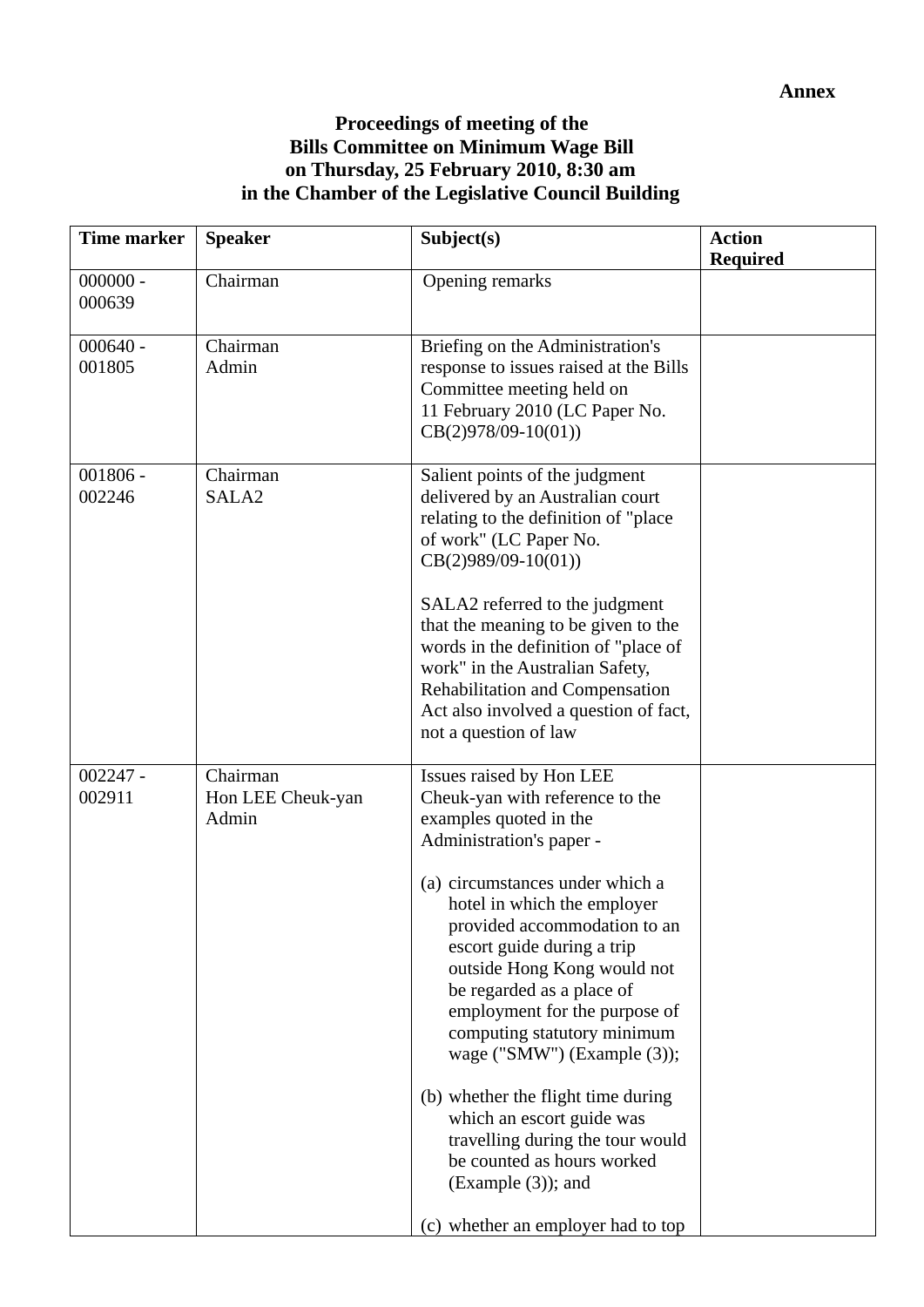| <b>Time marker</b> | <b>Speaker</b> | Subject(s)                                                                                                                                                                                                                                                                                                                                                                                                                                                                            | <b>Action</b>   |
|--------------------|----------------|---------------------------------------------------------------------------------------------------------------------------------------------------------------------------------------------------------------------------------------------------------------------------------------------------------------------------------------------------------------------------------------------------------------------------------------------------------------------------------------|-----------------|
|                    |                |                                                                                                                                                                                                                                                                                                                                                                                                                                                                                       | <b>Required</b> |
|                    |                | up the difference if the monthly                                                                                                                                                                                                                                                                                                                                                                                                                                                      |                 |
|                    |                | basic salary of an employee was                                                                                                                                                                                                                                                                                                                                                                                                                                                       |                 |
|                    |                | below the minimum wage                                                                                                                                                                                                                                                                                                                                                                                                                                                                |                 |
|                    |                | $(\$3,000$ in Example $(5)$ )                                                                                                                                                                                                                                                                                                                                                                                                                                                         |                 |
|                    |                | Response of the Administration -                                                                                                                                                                                                                                                                                                                                                                                                                                                      |                 |
|                    |                | (a) "place of employment", as<br>defined in clause 2, meant any<br>place at which an employee<br>was, in accordance with the<br>contract of employment or with<br>the agreement or at the<br>direction of the employer, in<br>attendance for the purpose of<br>doing work or receiving<br>training. The question as to<br>whether an escort guide, while<br>on call or standby, was in<br>attendance at the hotel for the<br>purpose of doing work or<br>receiving training was to be |                 |
|                    |                | determined by the contract of<br>employment, the agreement or<br>the direction of the employer;                                                                                                                                                                                                                                                                                                                                                                                       |                 |
|                    |                | (b) the time during which the<br>escort guide in Example (3)<br>was, in accordance with the<br>contract of employment or with<br>the agreement or direction of<br>the employer, accompanying<br>the tour group on a flight<br>should be counted as hours<br>worked under the Bill; and                                                                                                                                                                                                |                 |
|                    |                | $(c)$ in Example $(5)$ , the employer<br>had to top up the difference if<br>the amount of wages payable in<br>respect of the wage periods of<br>January and February (\$3,000<br>each) was below the minimum<br>wage. If an employer<br>intended to change the<br>commission system in order to<br>apportion commission payable<br>and paid among different wage<br>periods to meet the SMW level,<br>he should act according to the<br>contract of employment and,                   |                 |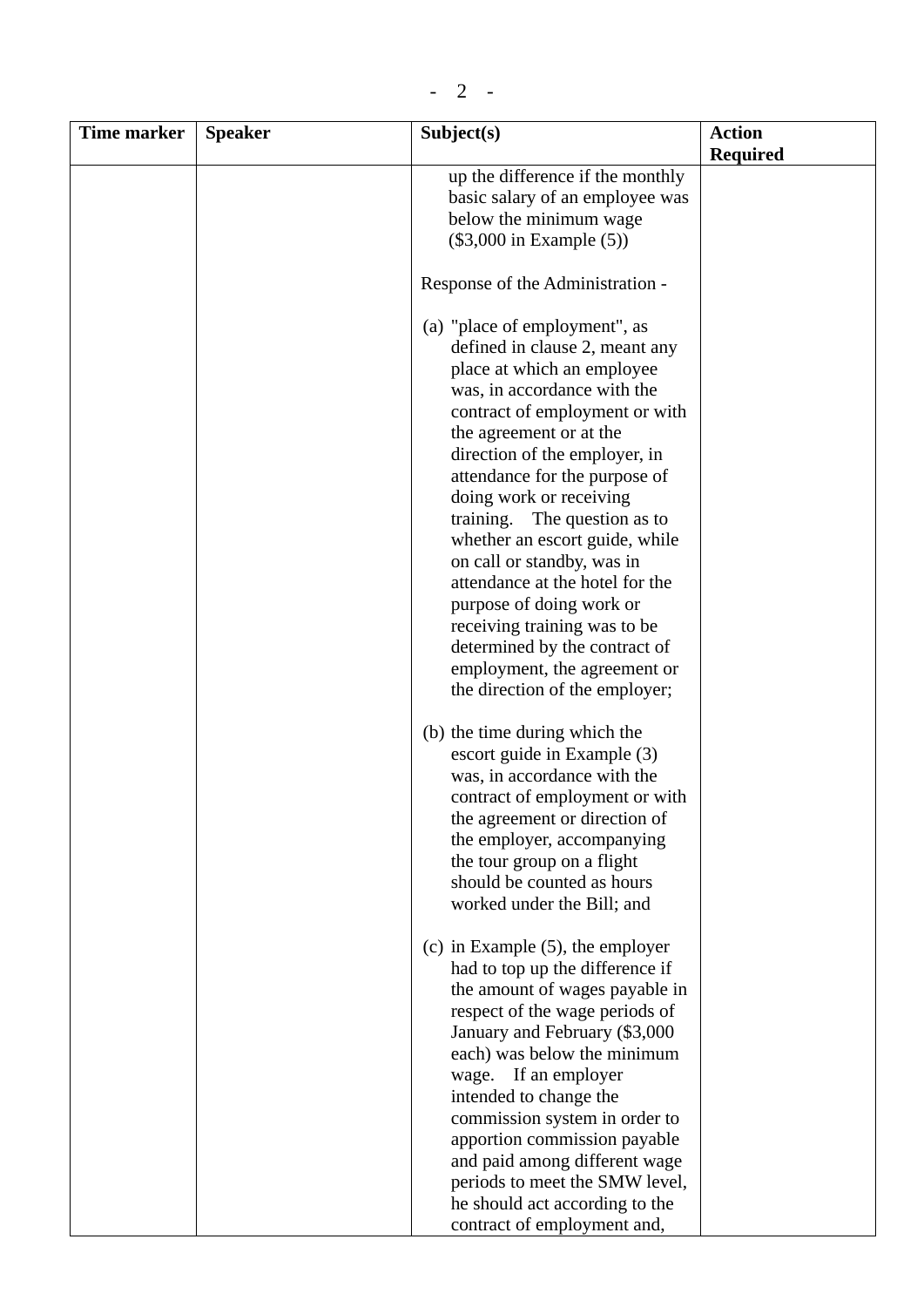| Time marker          | <b>Speaker</b>                       | Subject(s)                                                                                                                                                                                                                                                                                                                                               | <b>Action</b><br><b>Required</b> |
|----------------------|--------------------------------------|----------------------------------------------------------------------------------------------------------------------------------------------------------------------------------------------------------------------------------------------------------------------------------------------------------------------------------------------------------|----------------------------------|
|                      |                                      | subject to the terms of the<br>contract, consult staff and work<br>out mutually agreeable<br>arrangement with the employee                                                                                                                                                                                                                               |                                  |
| $002912 -$<br>003451 | Chairman<br>Hon Jeffrey LAM<br>Admin | Issues raised by Hon Jeffrey LAM<br>with reference to Example (3)<br>quoted in the Administration's paper                                                                                                                                                                                                                                                |                                  |
|                      |                                      | (a) the period during which an<br>escort guide, while on call or<br>standby, stayed in the hotel<br>could be counted as hours<br>worked in one situation but not<br>the other; this would create<br>confusion and labour disputes;<br>(b) whether the court had given a<br>meaning of the term "in<br>attendance" applicable to other<br>industries; and |                                  |
|                      |                                      | (c) how the court would deal with a<br>case involving the interpretation<br>of "in attendance" in future and<br>whether the Administration<br>would issue guidelines for<br>different industries to illustrate<br>the scenarios under which the<br>period of "in attendance" would<br>be counted as hours worked for<br>the computation of SMW           |                                  |
|                      |                                      | Response of the Administration -<br>(a) the Administration was not<br>aware of any judgments on the<br>meaning of "in attendance" in<br>the scenarios stated in<br>paragraph 4 of the<br>Administration's paper (LC<br>Paper No. CB(2)978/09-10<br>$(01)$ ;                                                                                              |                                  |
|                      |                                      | (b) Example (3) sought to illustrate<br>the situation under which,<br>according to the proposal in the<br>Bill, whether the period during<br>which the escort guide was                                                                                                                                                                                  |                                  |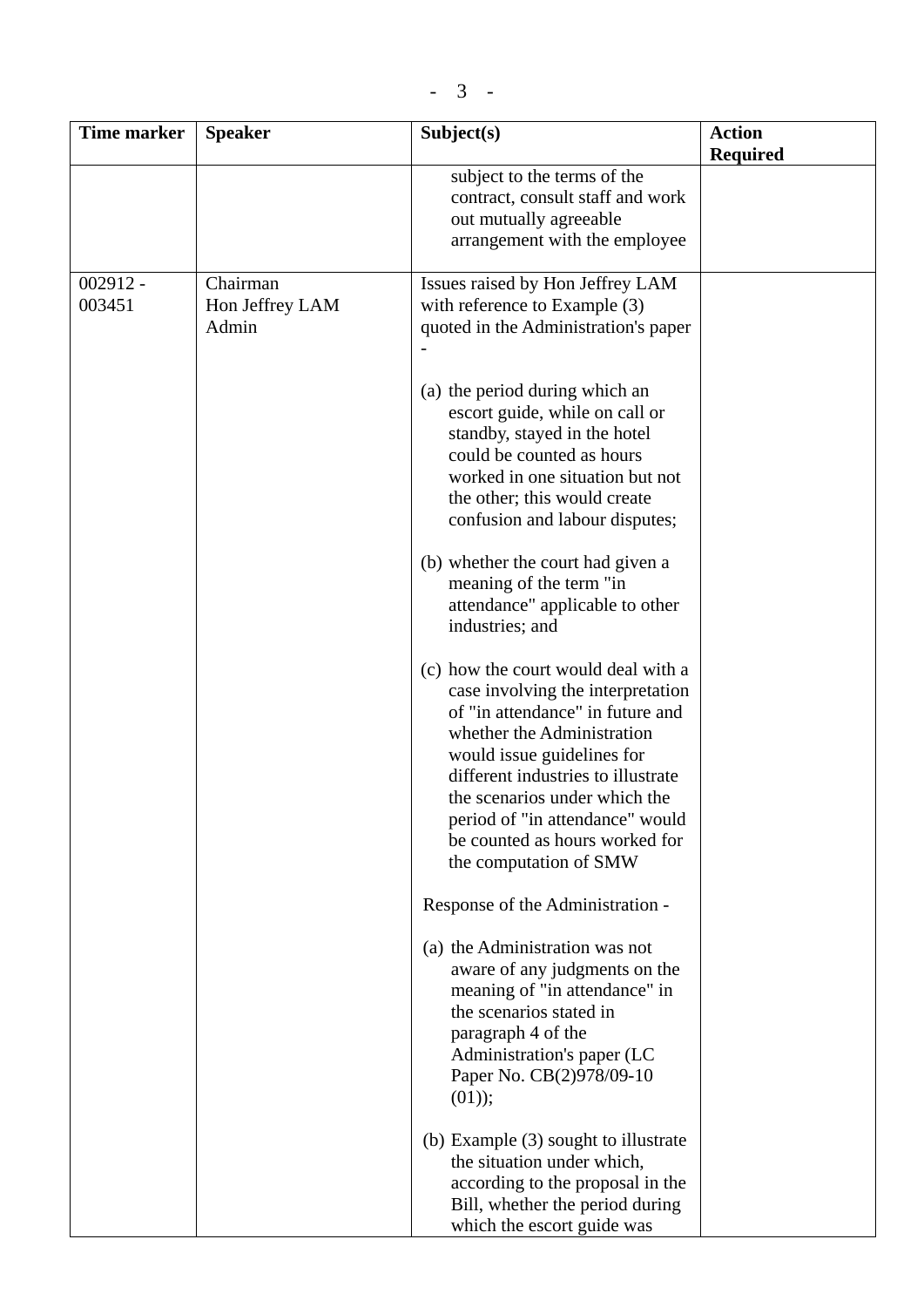| <b>Time marker</b>   | <b>Speaker</b>                                          | Subject(s)                                                                                                                                                                                                                                                                                                                                                                                                                                                                                                                                                                                                     | <b>Action</b>   |
|----------------------|---------------------------------------------------------|----------------------------------------------------------------------------------------------------------------------------------------------------------------------------------------------------------------------------------------------------------------------------------------------------------------------------------------------------------------------------------------------------------------------------------------------------------------------------------------------------------------------------------------------------------------------------------------------------------------|-----------------|
|                      |                                                         |                                                                                                                                                                                                                                                                                                                                                                                                                                                                                                                                                                                                                | <b>Required</b> |
|                      |                                                         | staying in the hotel would be<br>counted as hours worked for the<br>purpose of computing SMW.<br>In accordance with the<br>Employment Ordinance ("EO"),<br>employer and the employee<br>were also free to agree between<br>themselves to regard on-call or<br>standby time as hours worked<br>for SMW computation; and<br>(c) the court would take into<br>account facts of the case to<br>determine whether a period<br>should be regarded as hours                                                                                                                                                           |                 |
|                      |                                                         | worked for the purpose of<br>computing SMW                                                                                                                                                                                                                                                                                                                                                                                                                                                                                                                                                                     |                 |
| $003452 -$<br>004401 | Chairman<br>Hon Audrey EU<br>Admin<br>SALA <sub>2</sub> | Issues raised by Hon Audrey EU on<br>the definition of "place of<br>employment" -<br>(a) as it was not uncommon for an<br>employee to meet his client in a<br>place, say a restaurant, other<br>than his office, whether such a<br>place would be regarded as<br>"place of employment" for the<br>purpose of computing SMW;<br>(b) whether there was any case law<br>providing the meaning of "in<br>attendance" in other industries;<br>and<br>(c) whether there was any case law<br>interpreting that an employee<br>was still in attendance during<br>his sleeping time<br>Response of the Administration - |                 |
|                      |                                                         | (a) "place of employment" could<br>be anywhere which fell within<br>the definition in clause 2.<br>In<br>determining whether the time<br>during which the employee was<br>meeting a client in a restaurant<br>instead of the office was hours<br>worked under the Bill or not,                                                                                                                                                                                                                                                                                                                                 |                 |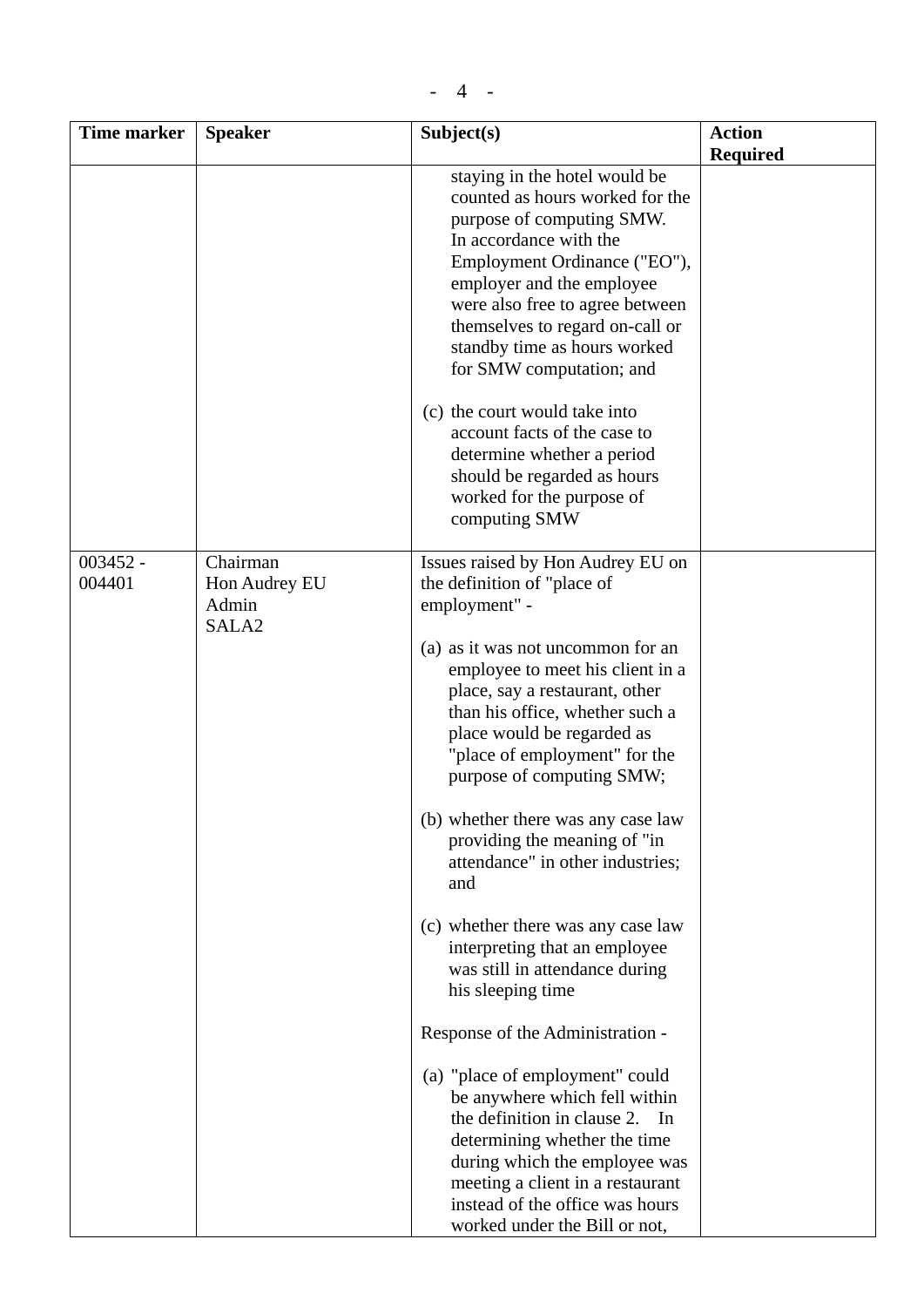| <b>Time marker</b> | <b>Speaker</b> | Subject(s)                                                                                                                                                                                                                                                                                                                                                                                                                                      | <b>Action</b>   |
|--------------------|----------------|-------------------------------------------------------------------------------------------------------------------------------------------------------------------------------------------------------------------------------------------------------------------------------------------------------------------------------------------------------------------------------------------------------------------------------------------------|-----------------|
|                    |                |                                                                                                                                                                                                                                                                                                                                                                                                                                                 | <b>Required</b> |
|                    |                | the court would look into all the<br>relevant factors of the case such<br>as the employment contract, the<br>employer's agreement or<br>direction, and any relevant<br>trade practices; and                                                                                                                                                                                                                                                     |                 |
|                    |                | (b) the concept of "place of"<br>employment" in the Bill<br>provided flexibility to cater for<br>different situations in various<br>trades and industries<br>SALA2's interpretation relating to                                                                                                                                                                                                                                                 |                 |
|                    |                | "place of employment" -<br>(a) agreed that "place of<br>employment" could be<br>anywhere which fulfilled the<br>definition in clause 2,<br>depending on the facts of the<br>case;                                                                                                                                                                                                                                                               |                 |
|                    |                | (b) whether an employee was in<br>attendance at a place of<br>employment for the purpose of<br>doing work or receiving<br>training in accordance with the<br>contract of employment, or<br>with the agreement or at the<br>direction of employer or not<br>would depend on the facts of<br>the case.<br>The scenario of an<br>employee falling asleep during<br>working hours should rather be<br>a contractual issue with the<br>employer; and |                 |
|                    |                | (c) the personal time during which<br>an escort guide was sleeping in<br>a hotel was not hours worked<br>for the purpose of computing<br>SMW, unless there was<br>agreement to the contrary with<br>the employer. However, when<br>he was awakened for the<br>specific purpose of discharging<br>a duty required of him by the<br>employer and the employment<br>contract, the time during which                                                |                 |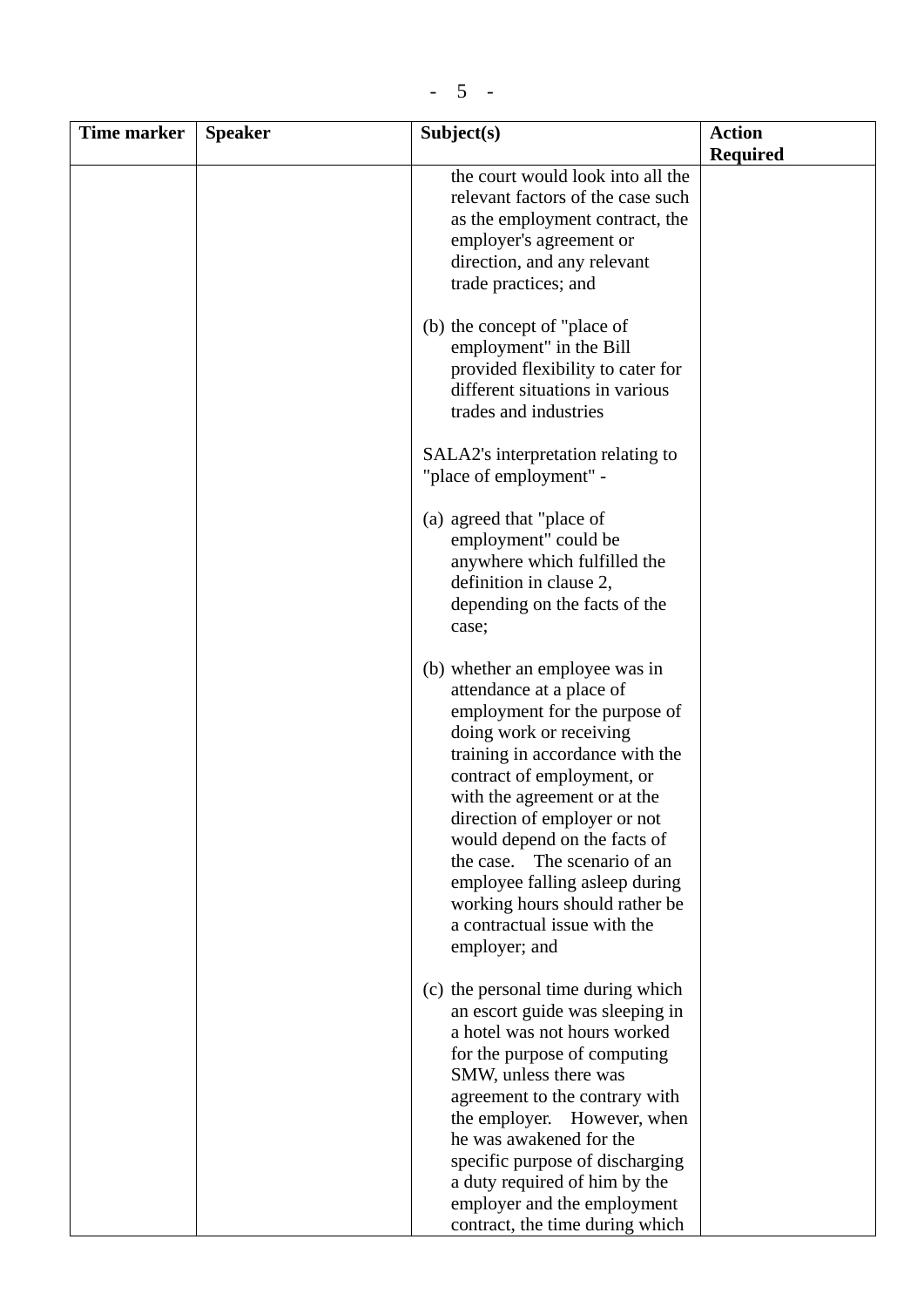| <b>Time marker</b>   | <b>Speaker</b>                           | Subject(s)                                                                                                                                                                                                                                                                                                                                                       | <b>Action</b><br><b>Required</b> |
|----------------------|------------------------------------------|------------------------------------------------------------------------------------------------------------------------------------------------------------------------------------------------------------------------------------------------------------------------------------------------------------------------------------------------------------------|----------------------------------|
|                      |                                          | he was awake to discharge the<br>duty in question was hours<br>worked for computing SMW<br>The Administration concurred with<br>the interpretation of SALA2                                                                                                                                                                                                      |                                  |
|                      |                                          |                                                                                                                                                                                                                                                                                                                                                                  |                                  |
| $004402 -$<br>005256 | Chairman<br>Hon WONG Ting-kwong<br>Admin | Issues raised by Hon WONG<br>Ting-kwong with reference to the<br>examples quoted in the<br>Administration's paper -<br>(a) concern about strained<br>relationship between employers<br>and employees arising from                                                                                                                                                |                                  |
|                      |                                          | disputes over computation of<br>hours worked;                                                                                                                                                                                                                                                                                                                    |                                  |
|                      |                                          | (b) whether the period during<br>which a real estate agent<br>worked after office hours not at<br>the direction of the employer<br>would be counted as hours<br>worked (Example $(1)$ );                                                                                                                                                                         |                                  |
|                      |                                          | (c) whether the period during<br>which the employee travelled<br>back to his office in Hong Kong<br>from the factory in Dongguan<br>would be counted as hours<br>worked (Example $(2)$ ). If the<br>return transport from Dongguan<br>to Hong Kong commenced at<br>6:00 am, whether hours worked<br>would be counted from 6:00 am<br>as well;                    |                                  |
|                      |                                          | (d) when a tour group encountered<br>problems overseas, it was<br>usually the local guide, rather<br>than the Hong Kong escort<br>guide, who would help the<br>clients concerned. In the<br>circumstances, whether the<br>period during which the escort<br>guide was not attending to the<br>problems would be counted as<br>hours worked (Example (3));<br>and |                                  |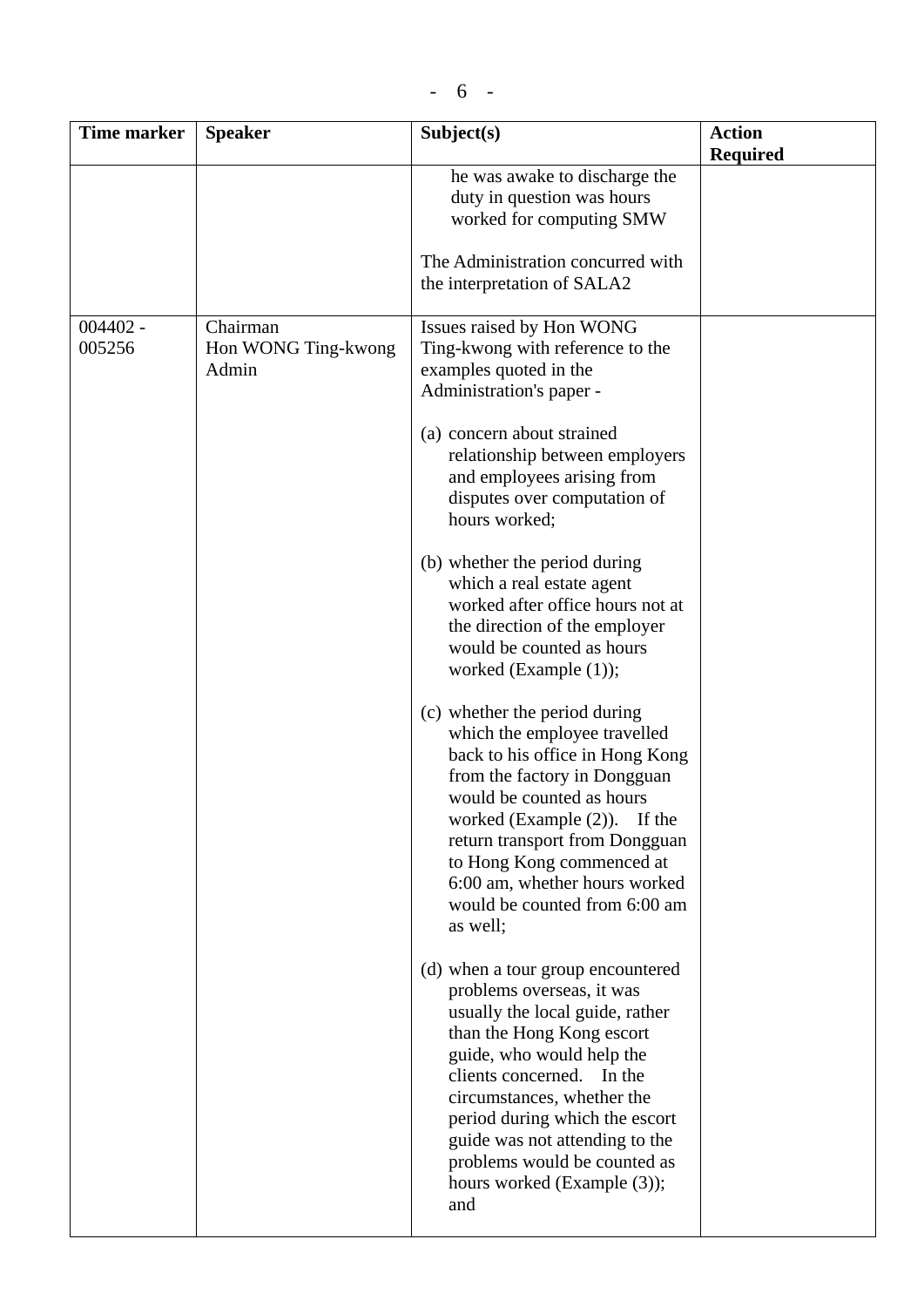| <b>Time marker</b> | <b>Speaker</b> | Subject(s)                                                         | <b>Action</b>   |
|--------------------|----------------|--------------------------------------------------------------------|-----------------|
|                    |                |                                                                    | <b>Required</b> |
|                    |                | (e) whether the time during which<br>an escort guide was making    |                 |
|                    |                | preparatory work for the tour                                      |                 |
|                    |                | group in the airport would be                                      |                 |
|                    |                | counted as hours worked                                            |                 |
|                    |                | (Example (3))                                                      |                 |
|                    |                | Response of the Administration -                                   |                 |
|                    |                | (a) whether the real estate agent<br>working after office hour in  |                 |
|                    |                | Example (1) would be counted                                       |                 |
|                    |                | as hours worked for the purpose                                    |                 |
|                    |                | of SMW computation would                                           |                 |
|                    |                | depend on whether he was, in                                       |                 |
|                    |                | accordance with the contract of                                    |                 |
|                    |                | employment or with the                                             |                 |
|                    |                | agreement or at the direction of<br>the employer, in attendance in |                 |
|                    |                | the place for the purpose of                                       |                 |
|                    |                | doing work or receiving                                            |                 |
|                    |                | training. The court would                                          |                 |
|                    |                | look into all the factors of the                                   |                 |
|                    |                | case, including, inter alia,                                       |                 |
|                    |                | industry practice and implied                                      |                 |
|                    |                | employment terms between the                                       |                 |
|                    |                | employer and the employee;                                         |                 |
|                    |                | (b) travelling time between                                        |                 |
|                    |                | Dongguan and Hong Kong in                                          |                 |
|                    |                | Example (2) would be counted                                       |                 |
|                    |                | as hours worked for SMW                                            |                 |
|                    |                | computation; and                                                   |                 |
|                    |                | (c) to improve labour relations,                                   |                 |
|                    |                | employers and employees were                                       |                 |
|                    |                | encouraged to enhance                                              |                 |
|                    |                | communication and stipulate                                        |                 |
|                    |                | clearly the employment terms                                       |                 |
|                    |                | in the contract of employment                                      |                 |
|                    |                | to prevent disputes                                                |                 |
| $005257 -$         | Chairman       | Issues raised by Hon Paul TSE on                                   |                 |
| 010121             | Hon Paul TSE   | the application of "hours worked"                                  |                 |
|                    | Admin          | and "place of employment" in the                                   |                 |
|                    |                | tourism industry -                                                 |                 |
|                    |                | (a) possible difficulties in the                                   |                 |
|                    |                | computation of SMW would be                                        |                 |
|                    |                | encountered by the tourism                                         |                 |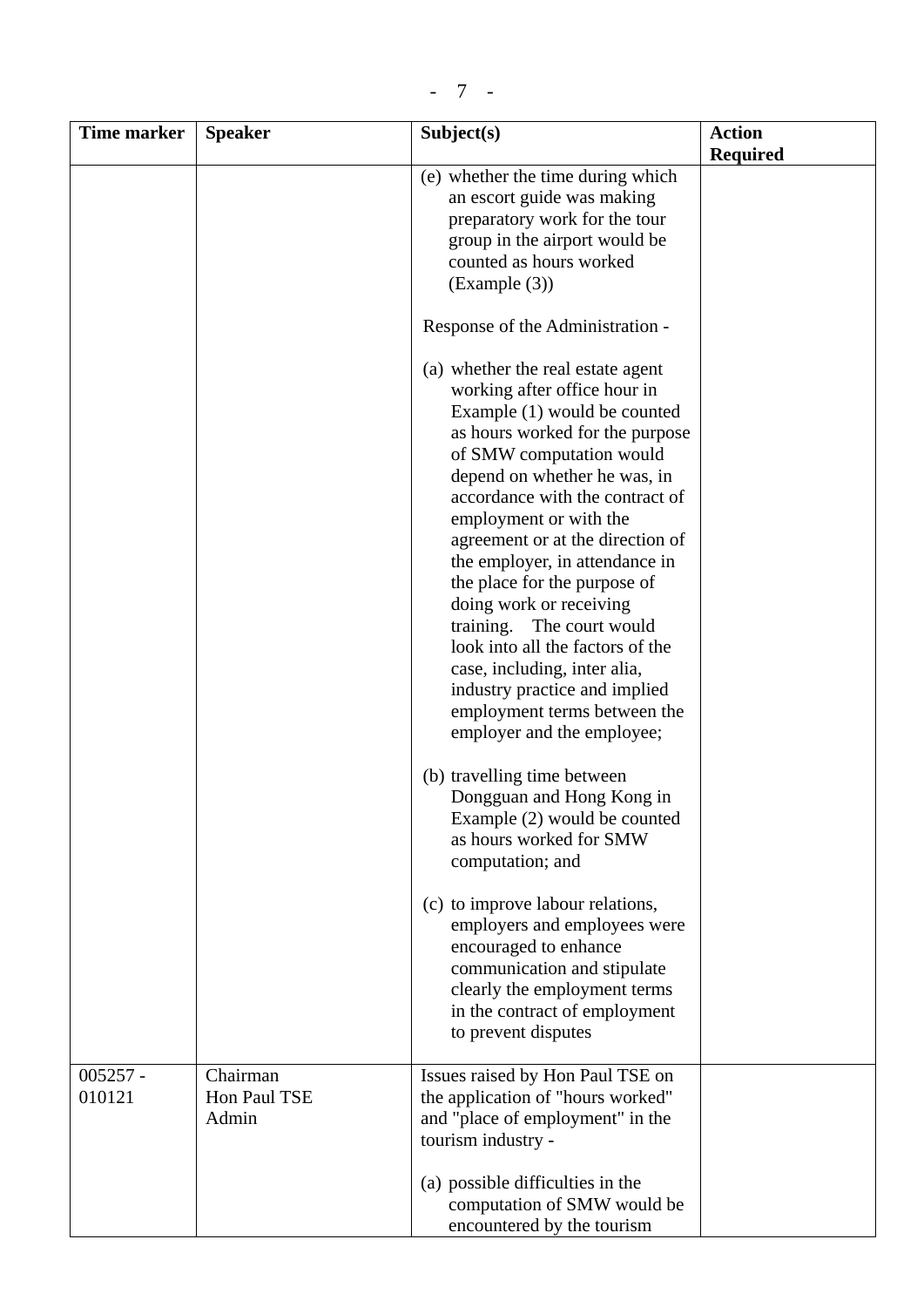| Time marker | <b>Speaker</b> | Subject(s)                                                                                                                                                                                                                                                                                                                                                                      | <b>Action</b><br><b>Required</b> |
|-------------|----------------|---------------------------------------------------------------------------------------------------------------------------------------------------------------------------------------------------------------------------------------------------------------------------------------------------------------------------------------------------------------------------------|----------------------------------|
|             |                | industry since "hours worked"<br>and "place of employment"<br>would be determined by the<br>facts of each case;                                                                                                                                                                                                                                                                 |                                  |
|             |                | (b) clause 14 provided that any<br>provision in a contract of<br>employment that purported to<br>extinguish or reduce any right,<br>benefit or protection conferred<br>on the employee by the Bill was<br>void. An employer would face<br>the risk of legal challenge if the<br>contract of employment had the<br>effect of undermining the SMW<br>entitlement of the employee; |                                  |
|             |                | (c) while the tourism industry<br>welcomed the introduction of<br>SMW, implementing SMW on<br>an hourly rate basis would not<br>work in the tourism industry;                                                                                                                                                                                                                   |                                  |
|             |                | (d) as far as an escort guide was<br>concerned, his place of<br>employment was anywhere in<br>the world and it was the norm<br>for him to be on call or standby<br>anytime while in overseas.<br>- It<br>was uncertain whether sleeping<br>time and flight time would be<br>counted as hours worked; and                                                                        |                                  |
|             |                | (e) as the Member representing the<br>tourism sector, he should be<br>consulted on the different issues<br>in the Bill                                                                                                                                                                                                                                                          |                                  |
|             |                | Response of the Administration -                                                                                                                                                                                                                                                                                                                                                |                                  |
|             |                | (a) in the course of preparing the<br>Bill, the Administration had<br>undertaken intensive and<br>extensive engagement and<br>consultation with various<br>stakeholders in different<br>sectors, including the tourism                                                                                                                                                          |                                  |
|             |                | The Administration<br>sector.<br>had taken into account the work<br>patterns of employees in                                                                                                                                                                                                                                                                                    |                                  |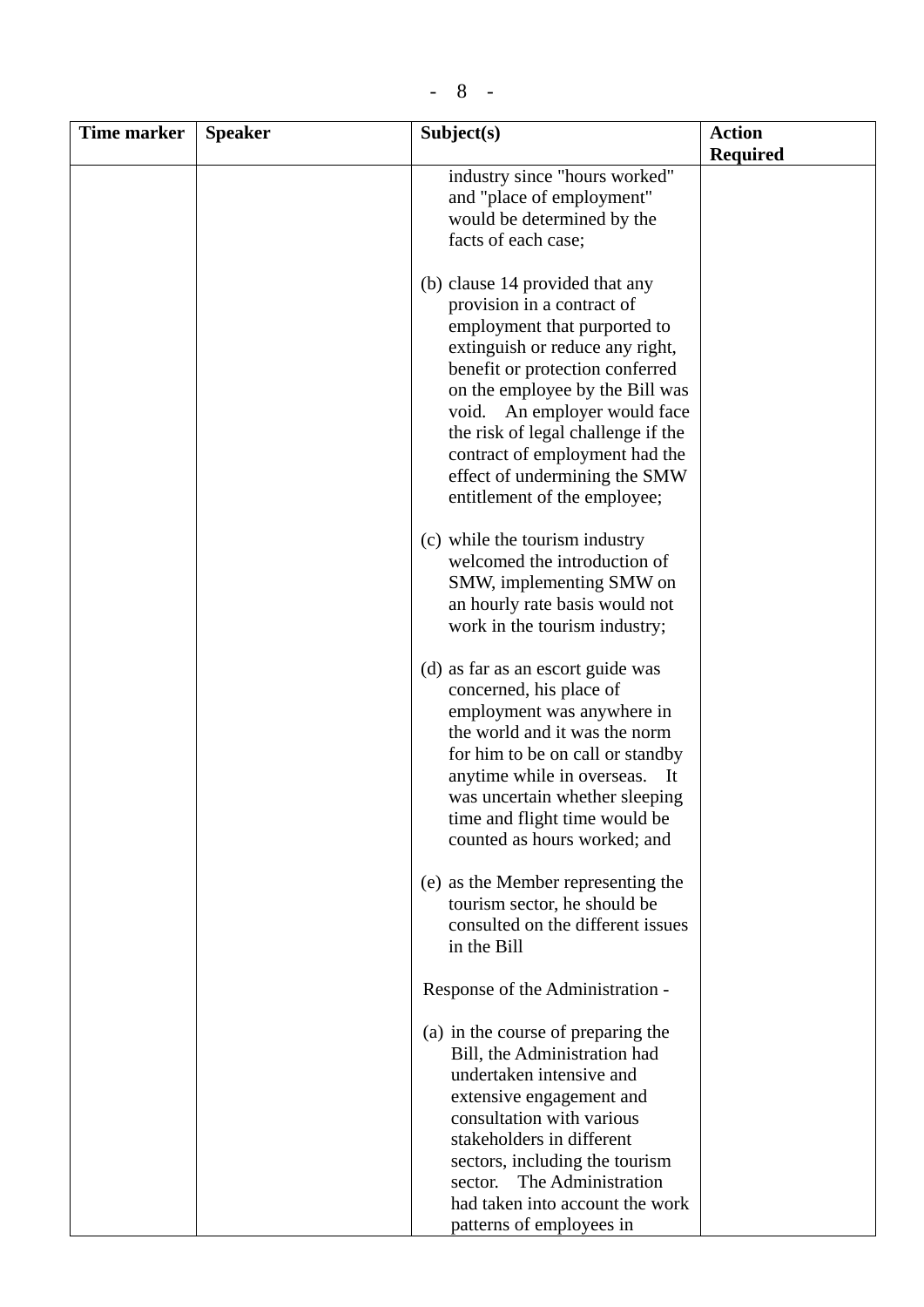| <b>Time marker</b>   | <b>Speaker</b>                                       | Subject(s)                                                                                                                                                                                                                                                                                                                                                                                                                                                                                                                                                                                                                                                                                                                                                                                                                                                                                                                                                                         | <b>Action</b>                                                                                                                                                                            |
|----------------------|------------------------------------------------------|------------------------------------------------------------------------------------------------------------------------------------------------------------------------------------------------------------------------------------------------------------------------------------------------------------------------------------------------------------------------------------------------------------------------------------------------------------------------------------------------------------------------------------------------------------------------------------------------------------------------------------------------------------------------------------------------------------------------------------------------------------------------------------------------------------------------------------------------------------------------------------------------------------------------------------------------------------------------------------|------------------------------------------------------------------------------------------------------------------------------------------------------------------------------------------|
|                      |                                                      | different trades and industries<br>with a view to ensuring that the<br>SMW regime was feasible and<br>struck a reasonable balance<br>among various interests; and<br>(b) Labour Department would<br>vigorously launch publicity and<br>promotional activities so that<br>both employers and employees<br>would understand the legal<br>provisions and their respective<br>obligations and entitlements<br>under the SMW regime                                                                                                                                                                                                                                                                                                                                                                                                                                                                                                                                                     | <b>Required</b>                                                                                                                                                                          |
| $010122 -$<br>011309 | Chairman<br>Hon Miriam LAU<br>Admin<br>Hon Audrey EU | Issues raised by members on<br>possible grey areas with reference<br>to the examples quoted in the<br>Administration's paper -<br>(a) whether the period during<br>which a real estate agent<br>awaiting customers for the sale<br>and purchase agreement to be<br>signed after office hour would<br>be counted as hours worked<br>$(Example (1))$ for the purpose of<br>SMW computation;<br>(b) whether the travelling time in<br>clause $3(1)(b)$ included the<br>personal time of the employee<br>before he travelled from the<br>factory to Dongguan (Example<br>(2);<br>(c) whether a contract of<br>employment could include the<br>arrangement to pay commission<br>in different wage periods for the<br>purpose of alleviating the<br>financial burden of the<br>employer to top up the payment<br>in January and February in<br>Example $(5)$ when the basic<br>salary was below the SMW<br>level;<br>(d) whether the arrangement in (c)<br>above would contravene clause | Admin to further<br>explain the<br>provisions on hours<br>worked and the<br>counting of<br>commission<br>payment under the<br>Bill with reference<br>to the examples<br>given by members |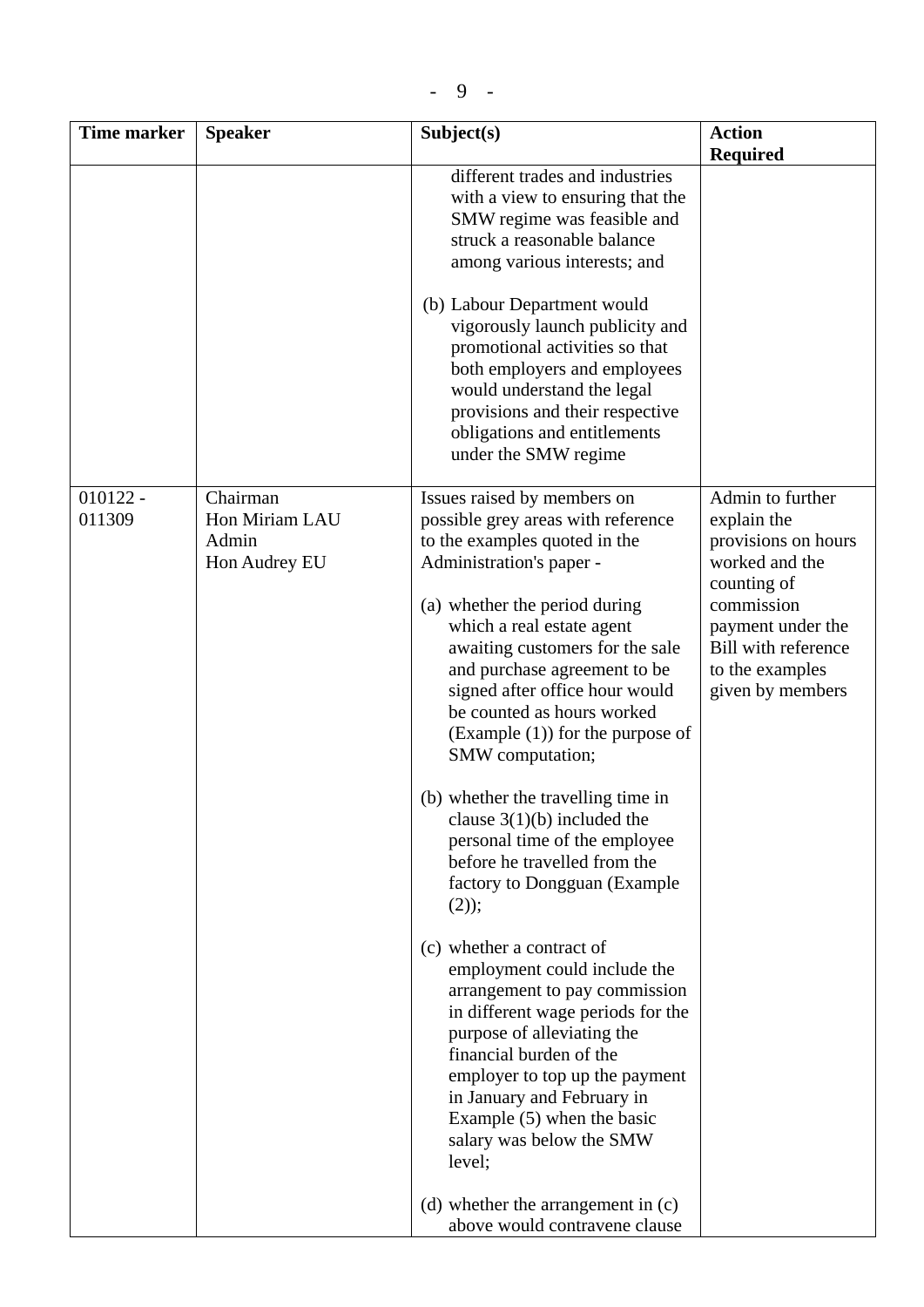| ۰. |
|----|
|----|

| Time marker          | <b>Speaker</b>                      | Subject(s)                                                                                                                                                                                                                                                                                                                                   | <b>Action</b><br><b>Required</b>                                                                                                                                           |
|----------------------|-------------------------------------|----------------------------------------------------------------------------------------------------------------------------------------------------------------------------------------------------------------------------------------------------------------------------------------------------------------------------------------------|----------------------------------------------------------------------------------------------------------------------------------------------------------------------------|
|                      |                                     | 14, and if not, which clause in<br>the Bill had provided for such<br>an arrangement; and                                                                                                                                                                                                                                                     |                                                                                                                                                                            |
|                      |                                     | (e) the Administration should<br>consider issuing guidelines<br>with examples in different<br>trades to help employers and<br>employees understand their<br>respective obligations and<br>entitlements under the SMW<br>regime                                                                                                               |                                                                                                                                                                            |
|                      |                                     | Response of the Administration -                                                                                                                                                                                                                                                                                                             |                                                                                                                                                                            |
|                      |                                     | (a) commission was within the<br>definition of wages as defined<br>in EO;                                                                                                                                                                                                                                                                    |                                                                                                                                                                            |
|                      |                                     | (b) the Bill provided flexibility to<br>allow employers and employees<br>to agree between themselves<br>how commission should be<br>payable and paid in light of<br>great diversity of commission<br>systems among various trades<br>and fluctuations in the<br>commission income of some<br>employees during different<br>wage periods; and |                                                                                                                                                                            |
|                      |                                     | (c) the arrangement for<br>commission to be payable and<br>paid in different wage periods<br>according to the contract of<br>employment was permissible<br>under the Bill                                                                                                                                                                    |                                                                                                                                                                            |
| $011310 -$<br>011849 | Chairman<br>Hon Ronny TONG<br>Admin | Issues raised by Hon Ronny TONG<br>(a) how "hours worked" was dealt<br>with in the SMW legislation in<br>the Mainland, the United<br>Kingdom and the United States<br>and the need for Hong Kong to<br>make reference to these<br>practices; and                                                                                             | Admin to provide<br>information on the<br>provisions on hours<br>worked in SMW<br>legislation in the<br>Mainland, the<br>United Kingdom<br>and the United<br><b>States</b> |
|                      |                                     | (b) to provide an exemption clause                                                                                                                                                                                                                                                                                                           |                                                                                                                                                                            |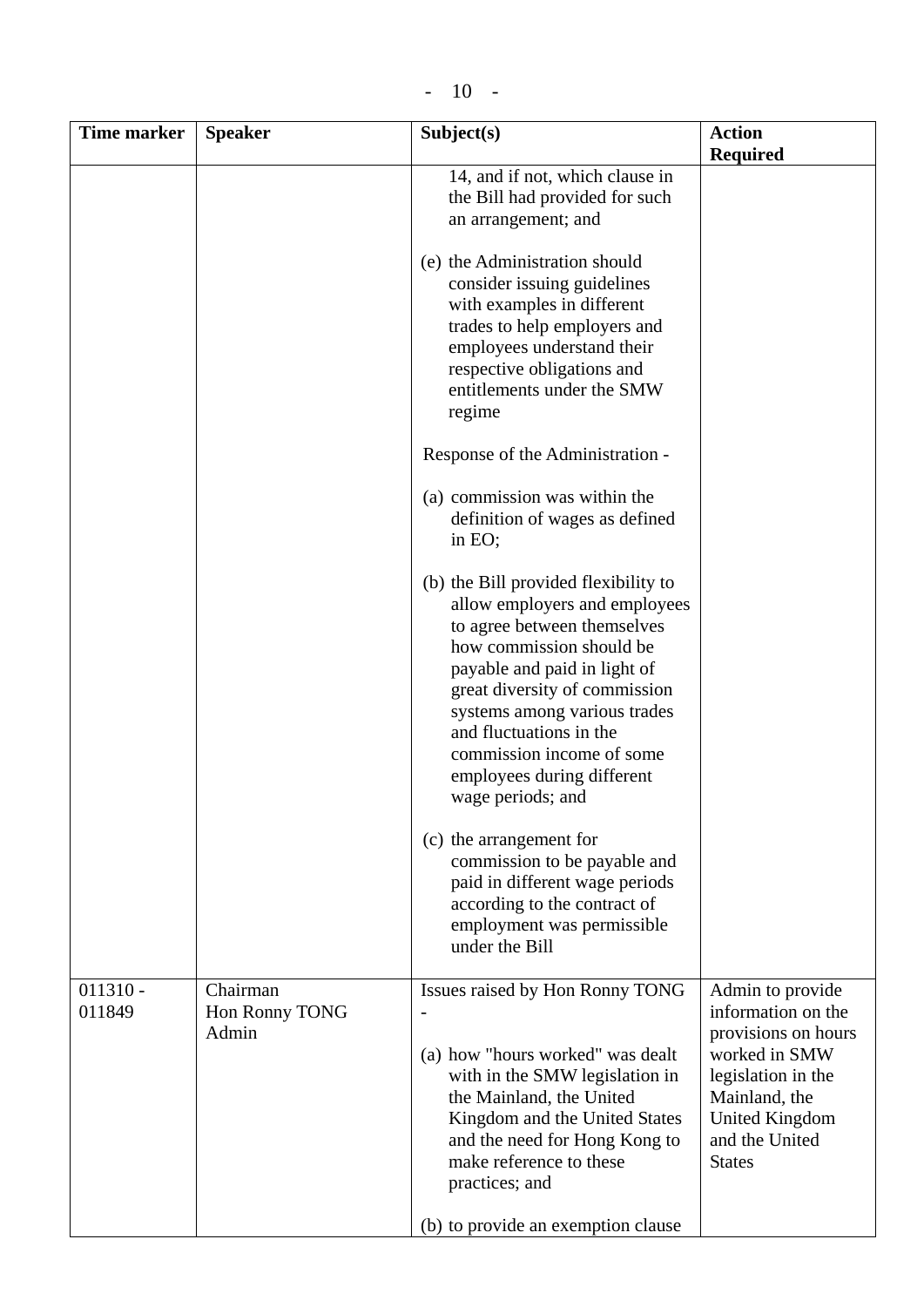|--|

| <b>Time marker</b>   | <b>Speaker</b>                                                            | Subject(s)                                                                                                                                                                                                                                                                                                                                                               | <b>Action</b><br><b>Required</b>                                                                                                                                      |
|----------------------|---------------------------------------------------------------------------|--------------------------------------------------------------------------------------------------------------------------------------------------------------------------------------------------------------------------------------------------------------------------------------------------------------------------------------------------------------------------|-----------------------------------------------------------------------------------------------------------------------------------------------------------------------|
|                      |                                                                           | in the Bill so that employers<br>would not be required to keep<br>record of the total number of<br>hours worked for employees<br>who earned more than a<br>specified income                                                                                                                                                                                              |                                                                                                                                                                       |
|                      |                                                                           | Response of the Administration -                                                                                                                                                                                                                                                                                                                                         |                                                                                                                                                                       |
|                      |                                                                           | (a) the Bill had taken into account<br>practices adopted by other<br>jurisdictions in implementing<br>SMW; and                                                                                                                                                                                                                                                           |                                                                                                                                                                       |
|                      |                                                                           | (b) exempting the requirement for<br>keeping records on the total<br>number of hours worked for<br>employees having a specified<br>income involved complex<br>The Administration<br>issues.<br>was considering various factors<br>such as the administrative work<br>of employers on the one hand<br>and effective enforcement of<br>the SMW regime on the other<br>hand |                                                                                                                                                                       |
|                      |                                                                           | Concern about the timetable for<br>enactment of the Bill and the time<br>required to explore the feasibility<br>of exempting the requirement for<br>keeping record on the total number<br>of hours worked for employees<br>having a specified income                                                                                                                     | Admin to report the<br>outcome to the Bills<br>Committee                                                                                                              |
| $011850 -$<br>012700 | Chairman<br>Hon WONG Sing-chi<br>Admin<br>Hon Audrey EU<br>Hon Miriam LAU | Issues raised by members with<br>reference to Example (5) regarding<br>commission-based employees -<br>(a) whether it was permissible for<br>an employer and an employee to<br>agree on new arrangements on<br>commission payable and paid;<br>and                                                                                                                       | Admin to provide<br>further information<br>on the provisions on<br>the counting of<br>commission<br>payment with<br>reference to the<br>examples quoted by<br>members |
|                      |                                                                           | (b) whether the employer could<br>recover the commission paid if<br>an employee resigned before he<br>had earned any commission                                                                                                                                                                                                                                          |                                                                                                                                                                       |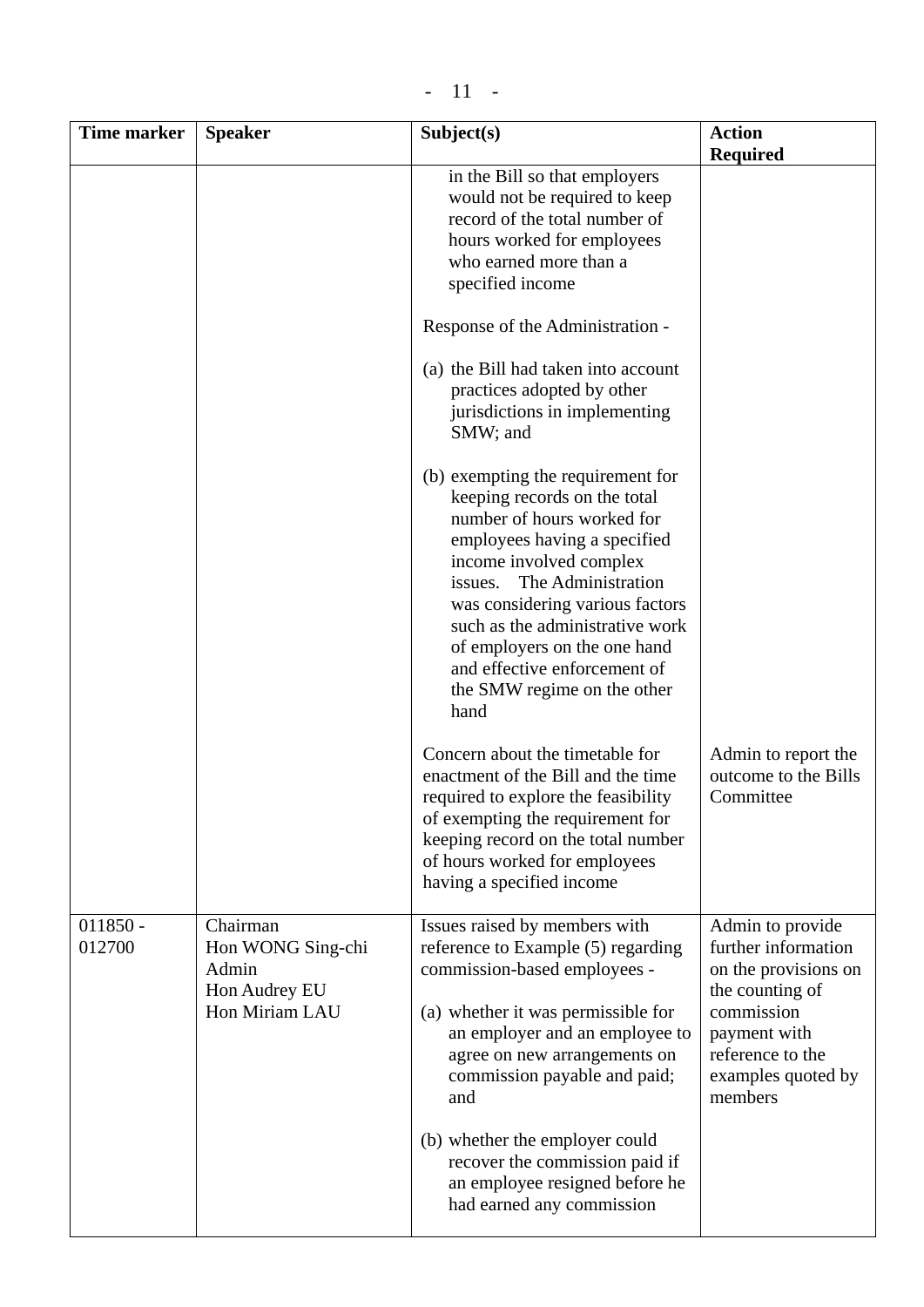|--|--|

| <b>Time marker</b>   | <b>Speaker</b>                       | Subject(s)                                                                                                                                                                                                                                            | <b>Action</b>   |
|----------------------|--------------------------------------|-------------------------------------------------------------------------------------------------------------------------------------------------------------------------------------------------------------------------------------------------------|-----------------|
|                      |                                      |                                                                                                                                                                                                                                                       | <b>Required</b> |
|                      |                                      | Response of the Administration -<br>(a) given the great diversity and<br>complexity of commission<br>systems in practice, the Bill<br>sought to ensure certainty and<br>clarity to employers and<br>employees in determining<br>whether employers had |                 |
|                      |                                      | remunerated their<br>commission-based employees<br>at a rate not below SMW, hence<br>there was a difference under the<br>Bill between the handling of<br>payment of commission and<br>that of other wage items;                                       |                 |
|                      |                                      | (b) section 32 of EO regulated the<br>recovery of overpayment of<br>wages; and                                                                                                                                                                        |                 |
|                      |                                      | (c) any top-up payment for the<br>difference between an<br>employee's wages and his<br>minimum wage during a wage<br>period was not recoverable                                                                                                       |                 |
| $012701 -$<br>013255 | Chairman<br>Hon IP Kwok-him<br>Admin | Issues raised by Hon IP Kwok-him                                                                                                                                                                                                                      |                 |
|                      |                                      | (a) whether the concept of hourly<br>minimum wage rate as proposed<br>in the Bill could be extended to<br>cover daily wage, weekly wage<br>or monthly wage; and                                                                                       |                 |
|                      |                                      | (b) whether it was permissible for a<br>contract of employment to<br>specify that the sleeping time of<br>an escort guide, if not on call or<br>standby, would not be counted<br>as hours worked                                                      |                 |
|                      |                                      | Response of the Administration -                                                                                                                                                                                                                      |                 |
|                      |                                      | (a) after careful consideration, the<br>Administration proposed that<br>the SMW regime should be<br>based on a hourly wage rate;<br>and                                                                                                               |                 |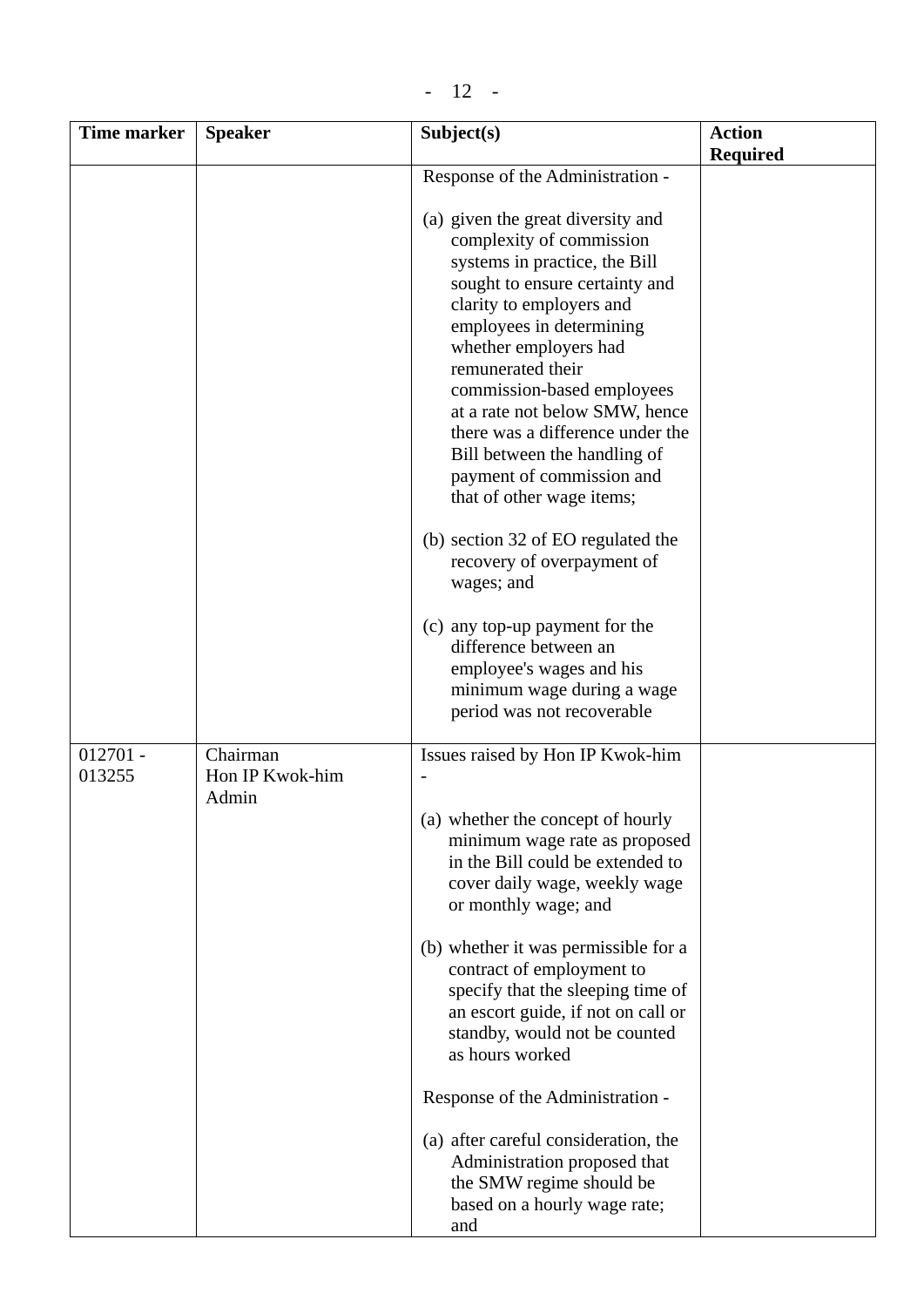| <b>Time marker</b>   | <b>Speaker</b>                                             | Subject(s)                                                                                                                                                                                                                                                                                                                                                                                                                                                                                                                                                                                                                                                                                                                                                                                                                                                             | <b>Action</b><br><b>Required</b>                                                                                                                                                      |
|----------------------|------------------------------------------------------------|------------------------------------------------------------------------------------------------------------------------------------------------------------------------------------------------------------------------------------------------------------------------------------------------------------------------------------------------------------------------------------------------------------------------------------------------------------------------------------------------------------------------------------------------------------------------------------------------------------------------------------------------------------------------------------------------------------------------------------------------------------------------------------------------------------------------------------------------------------------------|---------------------------------------------------------------------------------------------------------------------------------------------------------------------------------------|
|                      |                                                            | (b) an employer and an employee<br>were free to agree between<br>themselves a contract of<br>employment provided that the<br>terms contained therein did not<br>purport to extinguish or reduce<br>any right, benefit or protection<br>conferred on the employee by<br>the Bill                                                                                                                                                                                                                                                                                                                                                                                                                                                                                                                                                                                        |                                                                                                                                                                                       |
| $013256 -$<br>014041 | Chairman<br>Hon Andrew LEUNG<br>Admin<br>SALA <sub>2</sub> | Issues raised by Hon Andrew<br>LEUNG -<br>(a) request the Administration to<br>provide a response to explain,<br>with reference to the examples<br>quoted by members and the<br>possible grey areas pointed out<br>by members, how hours worked<br>would be counted for the<br>purpose of computing SMW<br>and how commission could be<br>counted in determining whether<br>the employee was remunerated<br>not less than SMW; and<br>(b) concern about labour disputes<br>arising from counting of hours<br>worked. For instance, an<br>escort guide might consider that<br>the time he spent with the tour<br>group for purchasing souvenirs<br>should be counted as hours<br>worked while the employer<br>thought otherwise because the<br>activity, initiated by the escort<br>guide for the purpose of earning<br>commission, was not directed<br>by the employer | Admin to provide<br>response on the<br>application of the<br>provisions on "hours<br>worked" and "place<br>of employment" in<br>the light of the<br>views of SALA2 on<br>these issues |
|                      |                                                            | Response of the Administration that<br>whether the time during which an<br>employee spent on an activity<br>should be counted as hours worked<br>for the purpose of computing SMW<br>would depend on whether the<br>activity was specified in the<br>contract of employment, agreed or<br>directed by the employer e.g. the<br>activity was covered by implied                                                                                                                                                                                                                                                                                                                                                                                                                                                                                                         |                                                                                                                                                                                       |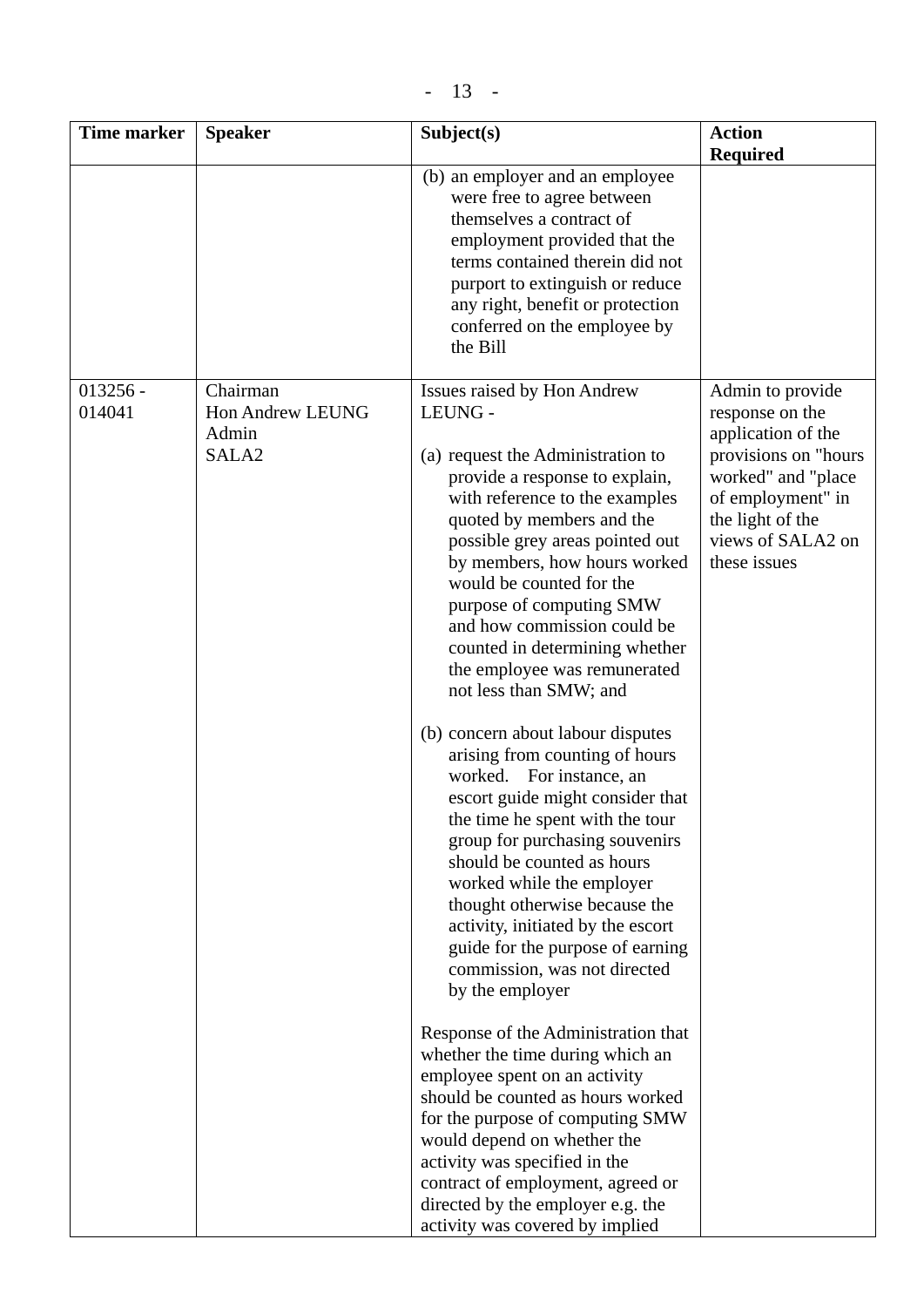| <b>Time marker</b>   | <b>Speaker</b>                     | Subject(s)                                                                                                                                                                                                                                                                                                                                                                                                                                                                                                                                                               | <b>Action</b><br><b>Required</b>                                 |
|----------------------|------------------------------------|--------------------------------------------------------------------------------------------------------------------------------------------------------------------------------------------------------------------------------------------------------------------------------------------------------------------------------------------------------------------------------------------------------------------------------------------------------------------------------------------------------------------------------------------------------------------------|------------------------------------------------------------------|
|                      |                                    | employment terms between the<br>employer and the employee                                                                                                                                                                                                                                                                                                                                                                                                                                                                                                                |                                                                  |
| $014042 -$<br>014948 | Chairman<br>Hon Emily LAU<br>Admin | Timing for enactment of the Bill;<br>progress of work of the Bills<br>Committee; suggestion of<br>scheduling additional meetings for<br>the Bills Committee; request for the<br>Administration to provide responses<br>to issues raised by members                                                                                                                                                                                                                                                                                                                       |                                                                  |
| $014949 -$<br>015315 | Chairman<br>Hon Paul TSE           | Issues raised by Hon Paul TSE -<br>(a) request for the Administration<br>to explain how to address the<br>difficulty in determining<br>whether a period should be<br>counted as hours worked when<br>"place of employment" might<br>easily shift from one place to<br>another; and<br>(b) request for the Administration<br>to provide information on<br>whether other jurisdictions with<br>SMW legislation had also in<br>place statutory regulations<br>regarding the number of hours<br>worked of employees                                                          | Admin to explain<br>and provide<br>information on (b)            |
| $015316 -$<br>015709 | Chairman<br>Hon Audrey EU          | Issues raised by Hon Audrey EU -<br>(a) with reference to Example $(5)$<br>and the scenario about paying a<br>real estate agent's commission<br>in advance, the Administration<br>to explain how commission<br>could be counted in determining<br>whether the employee was<br>remunerated not less than<br>SMW; and<br>(b) suggesting the provision of an<br>exemption clause in the Bill to<br>the effect that employers would<br>not be required to keep record<br>of the total number of hours<br>worked for employees whose<br>salary exceeded a specified<br>amount | Admin to explain on<br>(a) and consider the<br>suggestion in (b) |